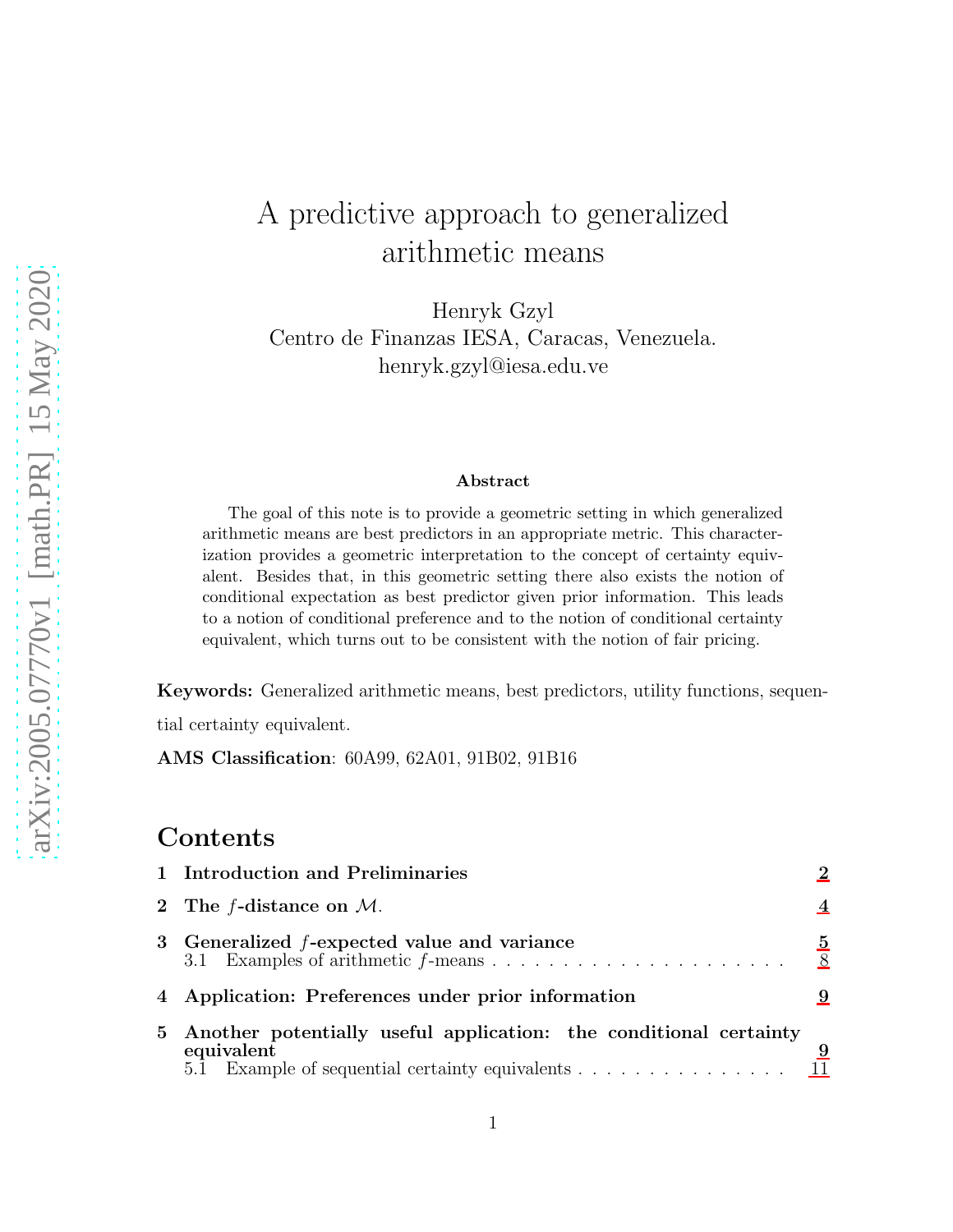| 6 Estimating the generalized, arithmetic $f$ -mean |    |
|----------------------------------------------------|----|
| 7 Some extensions                                  | 13 |
| 8 Closing comments                                 | 14 |

#### 1 Introduction and Preliminaries

Generalized arithmetic means are about a century old. The notion seems to have appeared in connection with the concept of certain equivalent. Some review papers, emphasizing the connection of generalized means to utility theory are Muliere and Parmigiano's [\[17](#page-15-0)] and Pagani's [\[16](#page-15-1)].<sup>1</sup>Consider Matkowski and Páles [\[14\]](#page-14-0) or Páles [\[18](#page-15-2)], in which a large number of the original papers are reviewed. Much of the work cited there, for example Bemporad's [\[2](#page-13-0)], Bonferroni's [\[3](#page-14-1)], de Finetti's [\[6\]](#page-14-2), Kolmogorov's [\[13\]](#page-14-3) and Nagumo [\[15](#page-15-3)], to cite some of the earliest, deal with the issue of characterizing such means. Interesting as well is the point of view of Fishburn's [\[9\]](#page-14-4). To develop the motivational connection, consider the definition of certain equivalent.

**Definition 1.1.** A utility function  $u : \mathcal{I} \to \mathbb{R}$  is a strictly increasing, continuous function defined on some interval  $\mathcal I$  of the real line. Suppose that  $\{x_1, ..., x_n\}$  denote the future values of some (random) future payoff, and suppose that they are equiprobable. The certain equivalent of this cash flow is defined by

$$
c = u^{-1} \left( \frac{1}{n} \sum_{k=1}^{n} u(x_k) \right). \tag{1.1}
$$

The notion certain equivalent of a cash flow is used in finance and in insurance either for pricing purposes or for decision making. It is interpreted as saying that an investor is indifferent between receiving the certain equivalent  $c$  or the random cash flow. See Eeckhoudt et al. [\[8\]](#page-14-5) for more on this. The concept of expected utility is part of the more elaborate notion of ambiguity aversion, see [\[7](#page-14-6)], [\[21\]](#page-15-4) and [? ] for example, but that is a subject that we do not deal with in this work.

<sup>1</sup>Beware of typos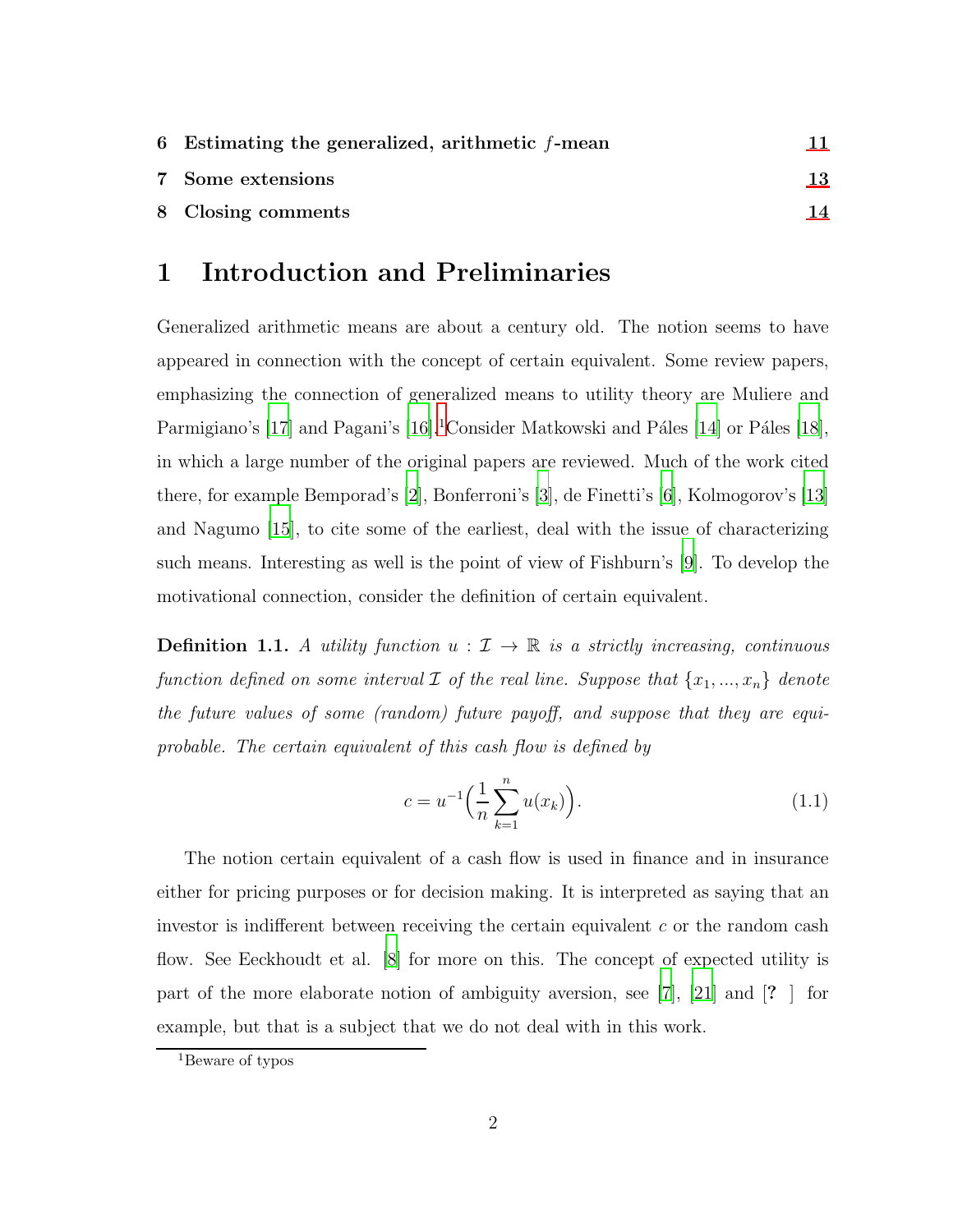Certainly, when  $u(x) = x$  it coincides with the standard arithmetic mean. This suggests the following generalization.

**Definition 1.2.** Let  $f : \mathcal{I} \to \mathbb{R}$  be a strictly increasing, continuous function defined on some interval  $\mathcal I$  of the real line. The generalized arithmetic f-mean of a collection  ${x_1, ..., x_n} \subset \mathcal{I}$  is defined by

<span id="page-2-0"></span>
$$
m_f(\{x_1, ..., x_n\}) = f^{-1}\left(\frac{1}{n}\sum_{k=1}^n f(x_k)\right).
$$
 (1.2)

Comment 1.1. For the definition of generalized arithmetic mean it suffices that f be strictly monotone so that  $f^-1$  is well defined. We the strictly increasing case relates to utility theory be reinterpreting the function. Besides, when we want to think of f as a utility function, we shall change its name too u.

The references cited a few paragraphs above deal with the properties, characterization and extensions of the notion of utility function. In this work we go in a different direction. mentioned that when f is the identity map,  $(1.2)$  is the standard arithmetic mean. The arithmetic mean is the number closest to  $\{x_1, ..., x_n\}$  in the standard Euclidean distance.

This suggests the following question: Does there exist a distance on  $\mathbb{R}$  or  $\mathbb{R}^d$  for that mater, in which [\(1.2\)](#page-2-0) is a "best predictor"? That is, does there exist a distance on  $\mathcal I$  for which [\(1.2\)](#page-2-0) is the point in  $\mathcal I$  closest to  $\{x_1, ..., x_n\}$ ?

The aim of this note is to prove that the answer is in the affirmative, and having done that, we shall then explore the properties of such f−mean. When instead of set of numbers we consider  $\mathcal{I}-v$ alued random variables, we are led to the notion of  $f$ −expected values and an  $f$ -conditional expectation. At this point we mention that the best predictor that we obtain below, coincides with the notion of conditional certainty equivalent proposed by Fritelli and Maggis [\[10](#page-14-7)] in a different setting. We shall see as well that the notion of empirical  $f$ -mean and  $f$ -Law of Large Numbers obtain as well in this setup.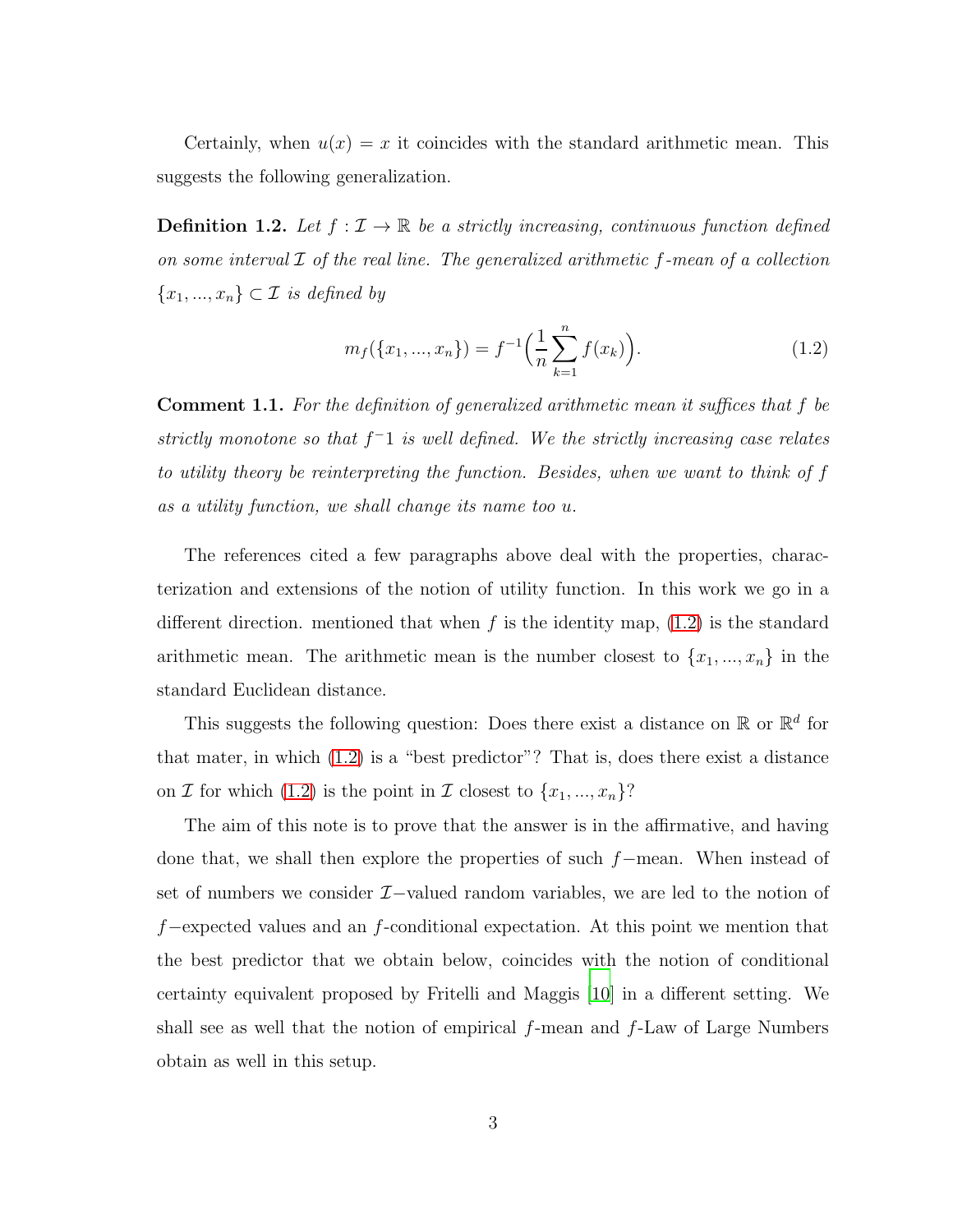The remainder of this note is organized as follows. In Section 2 we show how to define a metric on the convex set  $\mathcal{M} = \mathcal{I}^d$   $(d \geq 1)$  in such a way that the appropriate extension of  $(1.2)$  is the "best predictor" of a set of points in M. In Section 3 we consider  $M$ -valued random variables and examine the notion of  $f$ -expected mean and f-conditional expected mean. If we think of  $f$  as a utility function, then the f-expected mean coincides with the standard notion of certain equivalent. In Section 4 we consider the notion of conditional preference and explain why it is consistent.In Sections 5 we examine some simple aspects of this issue, in particular we introduce the notion of sequential conditional certainty values and prove that they are martingales, therefore it makes sense to thing of them as prices. It is in Section 6 that we consider the empirical sample generalized f-mean, verify that it is an unbiased estimator of the generalized mean, and verify that the Law of Large Numbers (LLN) applies and establishes a convergence of the estimator to the mean. We consider some extensions in Section 6 and sum up the contents in the last section.

### 2 The  $f$ -distance on  $M$ .

Let  $f: \mathcal{I} \to \mathbb{R}$  be a strictly increasing function defined on an interval  $\mathcal{I} \subset \mathbb{R}$ , and for not to use new symbols, let  $\mathcal{M} = \mathcal{I}^d$  and  $\mathbf{f} : \mathcal{M} \to \mathbb{R}^d$  be d-dimensional map defined by  $f^{i}(x) = f(x^{i})$  for  $i = 1, ..., d$ . This map is a continuous homeomorphism between  $M$  and  $f(M)$ . We shall use super-scripts to label components and sub-scripts to label entities of the same kind. Thus  $x^i$  is the *i*-th component of the *d*-vector **x**. Define the  $d_f$ -distance between points  $\boldsymbol{x}, \boldsymbol{y} \in \mathcal{M}$  by

$$
d_f(\mathbf{x}, \mathbf{y})^2 = \sum_{k=1}^d (f(x^k) - f(y^k))^2 = ||\mathbf{f}(\mathbf{x}) - \mathbf{f}(\mathbf{y})||^2.
$$
 (2.1)

The fact that  $f$  is bijective clearly implies that

$$
d_f(\bm{x},\bm{y})=0 \Leftrightarrow \bm{x}=\bm{y}
$$

Thus,  $d_f$  is clearly a distance because it is built upon the Euclidean distance. We might call it the  $f$ -distorted distance on  $\mathcal{M}$ .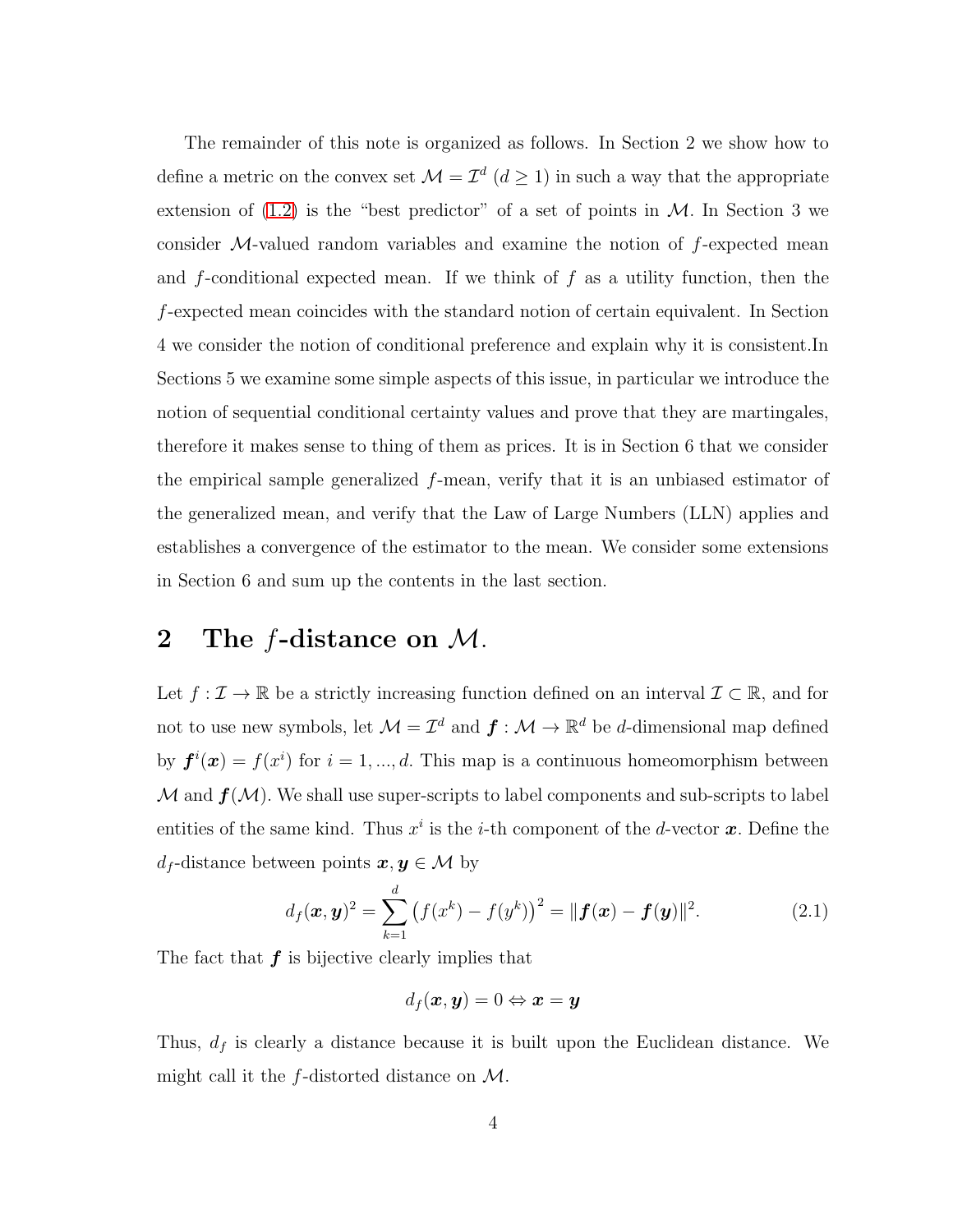**Theorem 2.1.** Let  $\{x_1, ..., x_n\} \subset M$  be some set of points. The  $y \in M$  satisfying

$$
\mathbf{y} = argmin\{\sum_{j=1}^{N} d_f(\mathbf{x}_j, \mathbf{z}) | \mathbf{z} \in \mathcal{M}\}\
$$
 (2.2)

is given by

<span id="page-4-1"></span>
$$
\boldsymbol{y} = \boldsymbol{f}^{-1} \Big( \frac{1}{N} \sum_{j=1}^{N} \boldsymbol{f}(\boldsymbol{x}_j) \Big). \tag{2.3}
$$

Identity [\(2.3\)](#page-4-1) is to be read componentwise.

*Proof.* It is rather simple, because the result holds componentwise in  $\mathbb{R}^d$ . Note that, since I is convex, so are M and  $f(M)$ . Therefore means of points in these sets stay in the sets. The existence of a point  $\boldsymbol{\eta} \in \mathbb{R}^d$  minimizing

$$
\sum_{j=1}^N(\bm{f}(\bm{x}_j)-\bm{z})^2
$$

is clear, as well as that the point is given by

$$
\boldsymbol{\eta} = \frac{1}{N} \sum_{j=1}^N \boldsymbol{f}(\boldsymbol{x}_j) \in \boldsymbol{f}(\mathcal{M}).
$$

<span id="page-4-0"></span>Now set  $\eta = f(y)$  to obtain [\(2.3\)](#page-4-1).

### 3 Generalized  $f$ -expected value and variance

Consider to begin with, a probability space  $(\Omega, \mathcal{F}, \mathbb{P})$ , and for not to overburden the notation we shall consider  $\mathcal{I}\text{-}$ valued random variables only, which will be denoted by capital letters:  $X : \Omega \to \mathcal{I}$  for example. We reserve E to denote expected values with respect to P.

Definition 3.1. With the notations introduced above, we say that the random variable is f-integrable or (p-integrable) whenever  $E[|f(X)|^p] < \infty$ . In this case we write  $X \in \mathcal{L}_f^p$ . Or  $\mathcal{L}_f^p$  $f^p(f)$  if we need to specify the  $\sigma$ -algebra. The  $f$ -distance between two random variables  $X, Y \in \mathcal{L}_f^2$  is defined by

$$
d_f(X,Y)^2 = E[(f(X) - f(Y))^2] = \int_{\Omega} (f(X) - f(Y))^2 d\mathbb{P}.
$$
 (3.1)

 $\Box$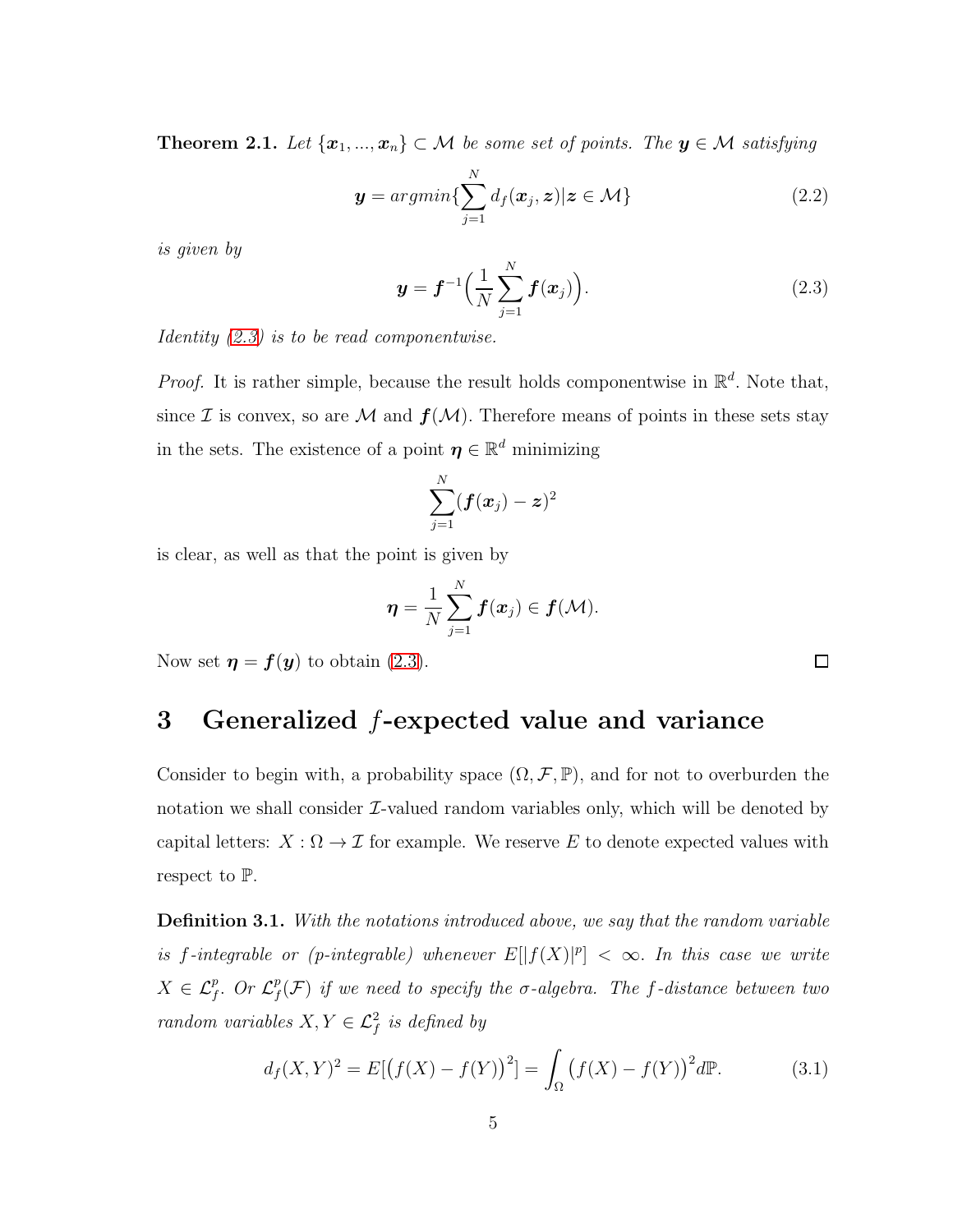It is again easy to verify that this is a distance if we identify random variables up to sets of <sup>P</sup>−measure equal to 0. The best predictors in this distance come up as follows.

**Theorem 3.1.** Let  $X \in \mathcal{L}_f^2$  and let G be a sub- $\sigma$ -algebra of F. Then there is a unique (up to  $\mathbb{P}-null$  sets) G-measurable random variable  $X^*$  such that

$$
X^* = argmin\{d_f(X, Y)^2 | Y \in \mathcal{L}_f^2(\mathcal{G})\}
$$
\n(3.2)

It can be computed as

$$
X^* = f^{-1}\Big(E[f(X)|\mathcal{G}]\Big). \tag{3.3}
$$

Proof. The proof follows the standard format. See Jacod and Protter's [\[12](#page-14-8)] for example. Note that  $f(X)$  is a F-measurable,  $f(\mathcal{I})$ -valued, square integrable random variable, therefore, there exists a  $\mathcal G$ -measurable random variable  $Y^*$  unique up to  $\mathbb P$ null sets, which minimizes  $E[(f(X) - Y)^2]$  over  $Y \in \mathcal{L}^2(\mathcal{G})$ . This random variable is given by  $Y^* = E[f(X)|\mathcal{G}]$ . Therefore, defining  $X^* = f^{-1}(Y^*)$  we obtain a random  $\Box$ variable with the desired properties.

From now on we denote  $X^*$  by:

$$
E_f[X|\mathcal{G}] = f^{-1}\Big(E[f(X)|\mathcal{G}]\Big). \tag{3.4}
$$

When  $\mathcal{G} = \{\emptyset, \Omega\}$ , that is when no information is given, the constant that best approximates  $X$  is its generalized arithmetic  $f$ -mean value:

<span id="page-5-0"></span>
$$
E_f[X] = f^{-1}(E[f(X)]).
$$
\n(3.5)

The f-conditional expectation shares many of the standard properties of the standard conditional expectation. Except for the linearity and Jensen's inequality, the monotonicity and continuity properties hold. Interesting for us here is that the "tower" property holds, that is: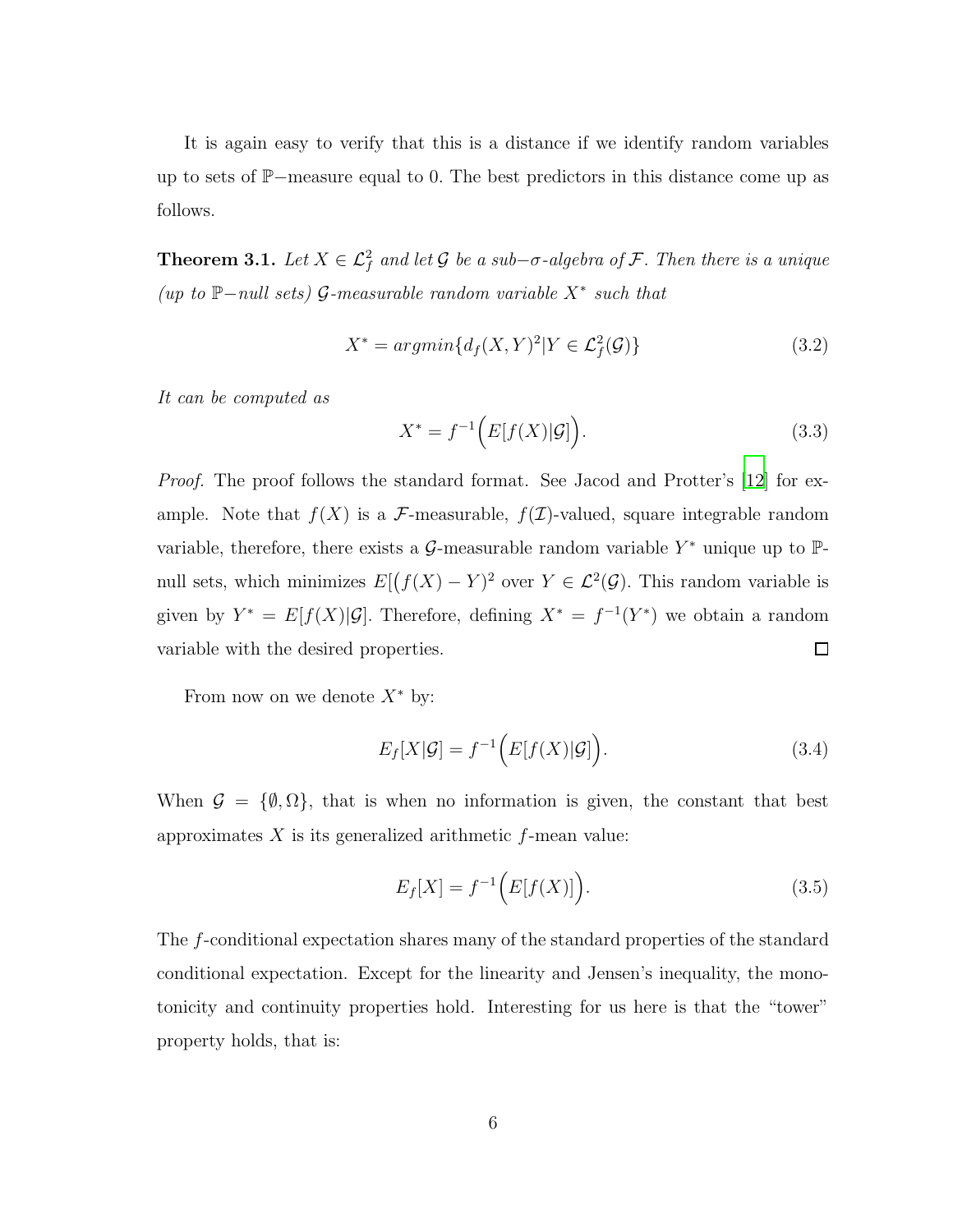**Theorem 3.2.** Let  $\mathcal{G}_1 \subset \mathcal{G}_2 \subset \mathcal{F}$  be sub- $\sigma$ -algebras, and let X be in  $\mathcal{L}_f^1$ . Then

<span id="page-6-0"></span>
$$
E_f\big[E_f[X|\mathcal{G}_2]|\mathcal{G}_1\big] = E_f[X|\mathcal{G}_1].\tag{3.6}
$$

When  $\mathcal{G}_1 = \{\emptyset, \Omega\}$ , the previous identity yields [\(3.5\)](#page-5-0) again.

The proof of this assertion is rather simple using the same property for the standard conditional expectation. Let us now consider the prediction error in the fdistance. This corresponds to the notion of f-variance given by

**Definition 3.2.** Let  $X \in \mathcal{L}_f^2$ . The error of predicting X by its f-mean is given by

$$
\sigma_f^2(X) = d_f(X, E_f[X])^2 = E[(f(X) - f(E_f[X]))^2] = E[(f(X) - E[f(X)])^2].
$$
 (3.7)

This is the standard variance of the variable transported onto  $u(\mathcal{I})$ . Similarly, we have a mixed total variance identity. For that, recall the standard notation for the conditional variance:

$$
\sigma^2(X|\mathcal{G}) = E[X^2|\mathcal{G}] - (E[X|\mathcal{G}]))^2 = E[(X - E[X|\mathcal{G}])^2|\mathcal{G}]
$$

Using this we also have:

Theorem 3.3. With the notations introduced above we have

$$
\sigma_f^2(X) = E\big[\sigma_f^2(X|\mathcal{G})\big] + \sigma_f^2\big(E_f[X|\mathcal{G}]\big). \tag{3.8}
$$

*Proof.* It is just a computation. Begin with  $\sigma_f^2(X) = E[f(X)^2] - (E[f(X)])^2$ . Now note that

$$
E[f(X)] = E[E[f(X)|\mathcal{G}]] = E[f(E_f[X\mathcal{G}])].
$$

And now note that

$$
E[f(X)^{2}] = E\big[E[f(X)^{2}|\mathcal{G}]\big] = E\big[E[f(X)^{2}|\mathcal{G}]\big] - E\big[f\big(E_{f}[X\mathcal{G}]\big)^{2}\big] + E\big[f\big(E_{f}[X\mathcal{G}]\big)^{2}\big].
$$

Therefore

$$
\sigma_f^2(X) = E[\sigma_f^2(X|\mathcal{G})] + \sigma_f^2(E_f[X|\mathcal{G}]).
$$

 $\Box$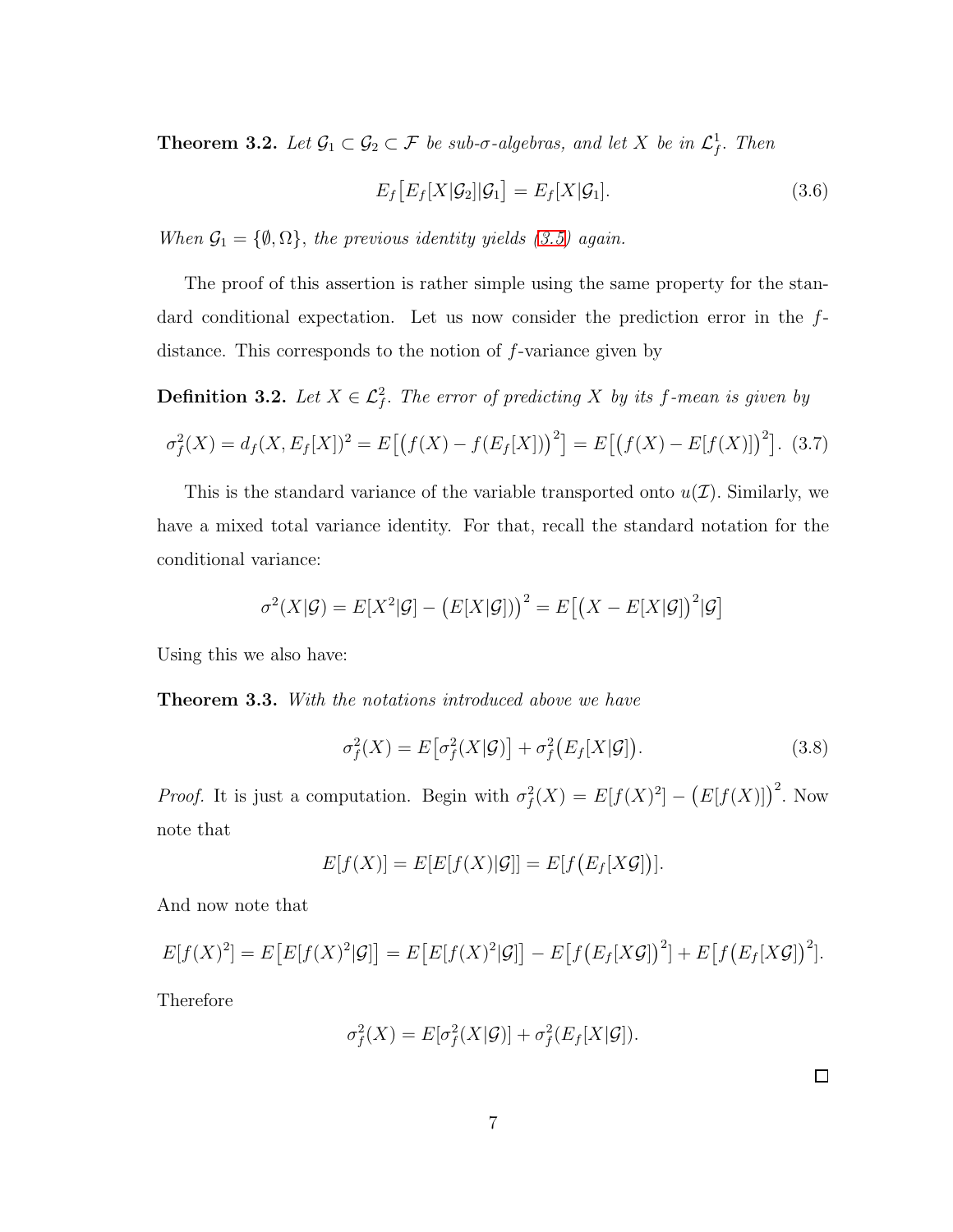To close, we examine the notion of independence. It is natural to put

**Definition 3.3.** Let  $X \in \mathcal{L}^1_f$  and let G be a sub- $\sigma$ -algebra of F. X is said to be f-independent of  $\mathcal G$  if and only if  $E_f[X|\mathcal G]=E_f[X].$ 

Regretfully, except in the case when  $cI = (0, \infty)$  and  $f(x) = \ln x$ , it is not true that this notion is equivalent to

X is said to be f independent of 
$$
\mathcal{G} \iff E_f[XY] = E_f[X]E_f[Y]
$$

for every bounded  $\mathcal{G}$ -measurable Y. But this may be a reason to use the logarithmic utility function when considering positive random variables.

#### 3.1 Examples of arithmetic f-means

In Table [1](#page-7-0) we compile a short list of simple examples. It is based on some of the standard utility functions

| cI             |             | $E_f[X]$                   |
|----------------|-------------|----------------------------|
| [0, 1]         | $x^a$       | $(E[X^a])^{1/a}$           |
| $(0,\infty)$   | $-1/x$      | $(E[1/X])^{-1}$            |
| $(0,\infty)$   | $1-e^{-ax}$ | $-(1/a) \ln (E[e^{-aX}])$  |
| $\mathbb R$    | $e^{ax}$    | $(1/a) \ln (E[e^{aX}])$    |
| $\mathbb{R}_+$ | $\ln x$     | $\exp(E[\ln X])$           |
| $\mathbb R$    | $\sinh(x)$  | $\sinh^{-1} (E[\sinh(X)])$ |
| $\mathbb R$    | $\Phi(x)$   | $q(E[\Phi(X)])$            |

<span id="page-7-0"></span>Table 1: Simple examples

Here  $\Phi(x)$  is the cumulative distribution of a  $N(0, 1)$  or if you prefer, that of any other random variable with strictly increasing continuous distribution function), and  $q(u): (0,1) \to \mathbb{R}$  is its associated quantile function (that is, the compositional inverse of  $\Phi$ ).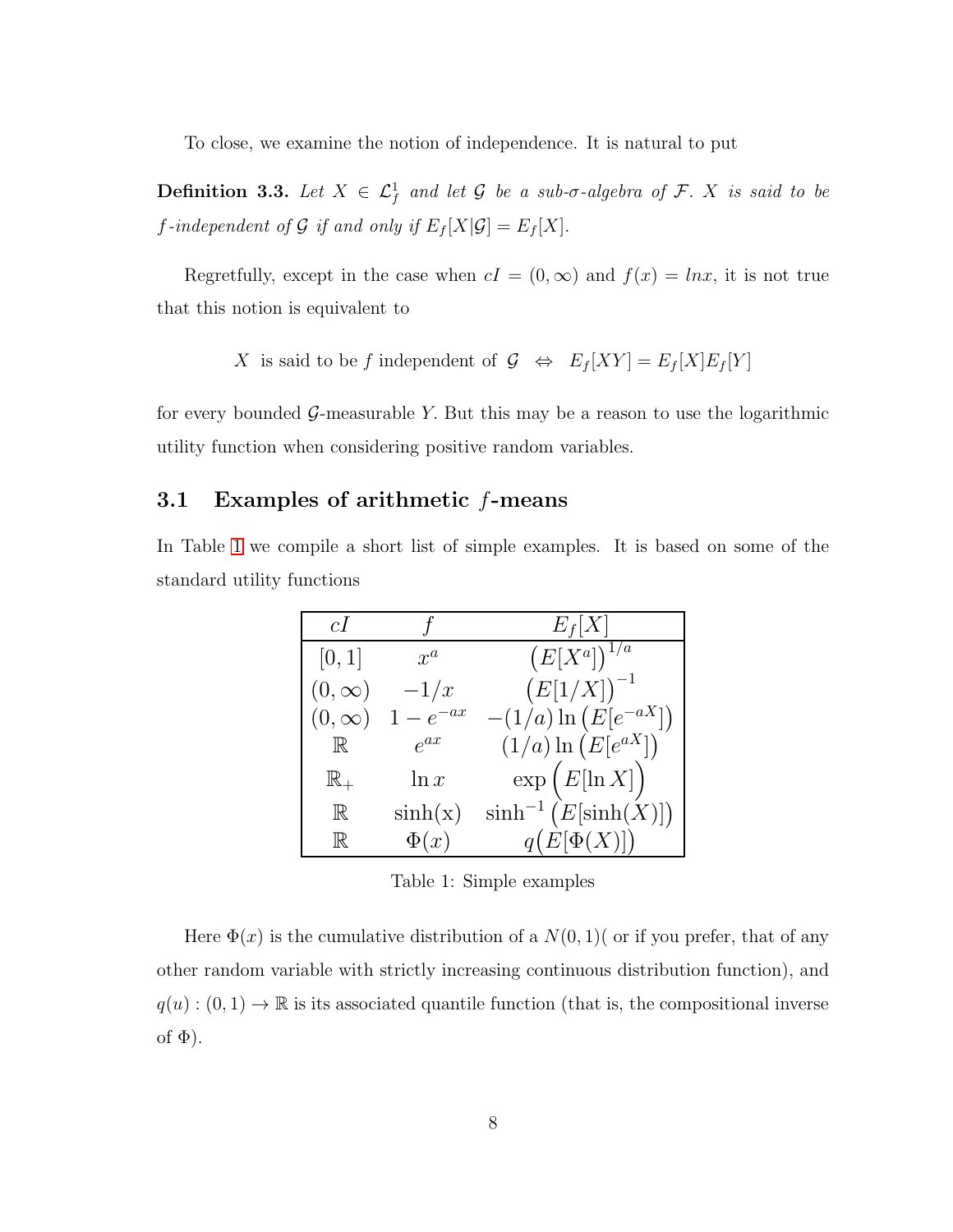## <span id="page-8-0"></span>4 Application: Preferences under prior information

Consider the situation of a decision maker, with utility function  $u$ , that has to decide between cash flows  $X$  and  $Y$  under the presence of information given by a sub−σ−algebra G.

Definition 4.1. With the notations just introduced, we say that the decision maker prefers  $Y$  to  $X$  given  $\mathcal G$  whenever

<span id="page-8-2"></span>
$$
E_u[X|\mathcal{G}] \le E_u[Y|\mathcal{G}].\tag{4.1}
$$

Clearly, [\(4.1\)](#page-8-2) is equivalent to  $E[u(X)|\mathcal{G}] \leq E[u(Y)|\mathcal{G}]$ . What is interesting here, is the following consequence of the tower property (reftower) of conditional expectations. Consider a decision maker, that has information described by  $\mathcal{G}_1 \subset \mathcal{G}_2$ . Based on the information provided by  $\mathcal{G}_2$ , the decision maker prefers Y to X, that is  $E_u[X|\mathcal{G}_2] \leq$  $E_u[Y|\mathcal{G}_2]$ . The decision maker wants to know whether basing his decision on the information provided by  $\mathcal{G}_1$  is consistent with this. The tower property of conditional expectation asserts that it is, because:

$$
E_u[X|\mathcal{G}_1] = E_u[E_u[X|\mathcal{G}_2]|\mathcal{G}_1] \leq E_u[E_u[Y|\mathcal{G}_2]|\mathcal{G}_1] = E_u[Y|\mathcal{G}_1].
$$

## <span id="page-8-1"></span>5 Another potentially useful application: the conditional certainty equivalent

This very short section contains an application of the notion of f-conditional expectation to the updating of the certain value when partial information becomes available. Instead of using the letter  $f$ , let us switch to the  $u$  of utility.

So, let us suppose that we have a two time cash flow, given by  $X_k$  at time  $t_k$ , with  $0 < t_1 < ... < t_m = T$ . And let  $\mathcal{G}_1 \subset \mathcal{G}_2 \subset ... \mathcal{G}_m \subseteq \mathcal{F}$  be a sequence of sub- $\sigma$ -algebras such that  $X_k$  is measurable with respect to  $\mathcal{G}_k$ . To simplify we might consider  $\mathcal{G}_k$  =  $\sigma(X_1, ..., X_k)$  the sub– $\sigma$ -algebra generated by  $\{X_1, ..., X_k\}$ . The investor or decision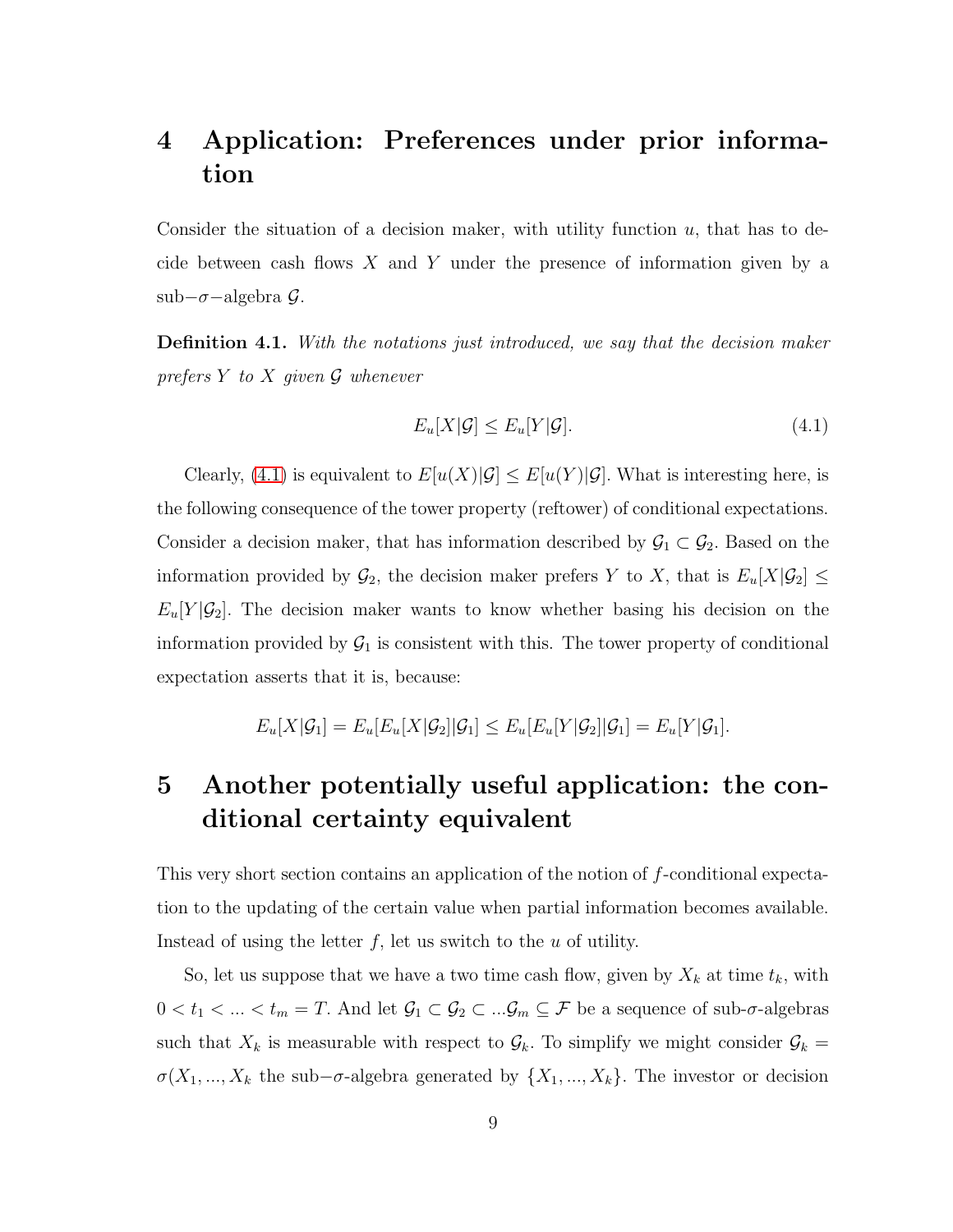maker wants to make decisions on his project at the chosen times  $t_1 < ..., t_{m-1}$  within his investment time horizon T, at which he monitors his project.

The investor has utility function u such that  $u(X_k)$  is integrable, and regards the certain value of the terminal cash flow as the price of the project at time  $t = 0$ :

$$
C(T) = u^{-1}\Big(E[u(X_T)]\Big).
$$

At time  $t_k$  the investor has recorded values  $X_1, ..., X_k$  of the project. We propose that a way to define the certainty equivalent for the remainder of the life of the project by the conditional certainty equivalent given by

<span id="page-9-0"></span>
$$
C(T|\mathcal{G}_k) = E_u[X_T|\mathcal{G}_k] = u^{-1}\Big(E[u(X_T)|\mathcal{G}_k]\Big). \tag{5.1}
$$

Note in passing that when  $u$  is the utility function of a risk averse investor (that is, when it is concave), from Jensen's inequality it follows that

$$
C(T|\mathcal{G}_k) = u^{-1}\Big(E[u(X_T)|\mathcal{G}_k]\Big) \le E[X_T|\mathcal{G}_k]
$$

and the extended Pratt's risk premium (Pratt [\[19\]](#page-15-5)) can be defined by

$$
E[X_T|\mathcal{G}_k] - C(T|\mathcal{G}_k) = E[X_T|\mathcal{G}_k] - E_u[X_T|\mathcal{G}_k].
$$

If we want to use the certain prices given by [\(5.1\)](#page-9-0) as prices for the project, the use is consistent with the Samuelson's dictum -Samuelson [\[20](#page-15-6)] -that fair prices have to be modeled by martingales.<sup>2</sup> But in this case, they are  $u$ -martingales.

**Theorem 5.1.** Let u be a utility function as just mentioned in the previous paragraphs. Then the sequence  $\{\pi_k = C(T|\mathcal{G}_k) : k = 0, 1, ..., m\}$  is an a u-martingale with respect to  $\{\Omega, \{\mathcal{G}_k\}_{\{k=0,1,\dots,m\}}, \mathbb{P}\},\$  with value  $\pi_0 = C(T)$  at  $t = 0$ .

Again, the proof is rather easy and based on the tower property  $(3.6)$  for umartingales. A possible extension of this simple model goes as follows. Let  $\{(W_n, X_n)$ :  $n \geq 0$  be a positive, bivariate process, describing the wealth of an investor and

<sup>&</sup>lt;sup>2</sup>See the Theorem of Fair Game Futures Pricing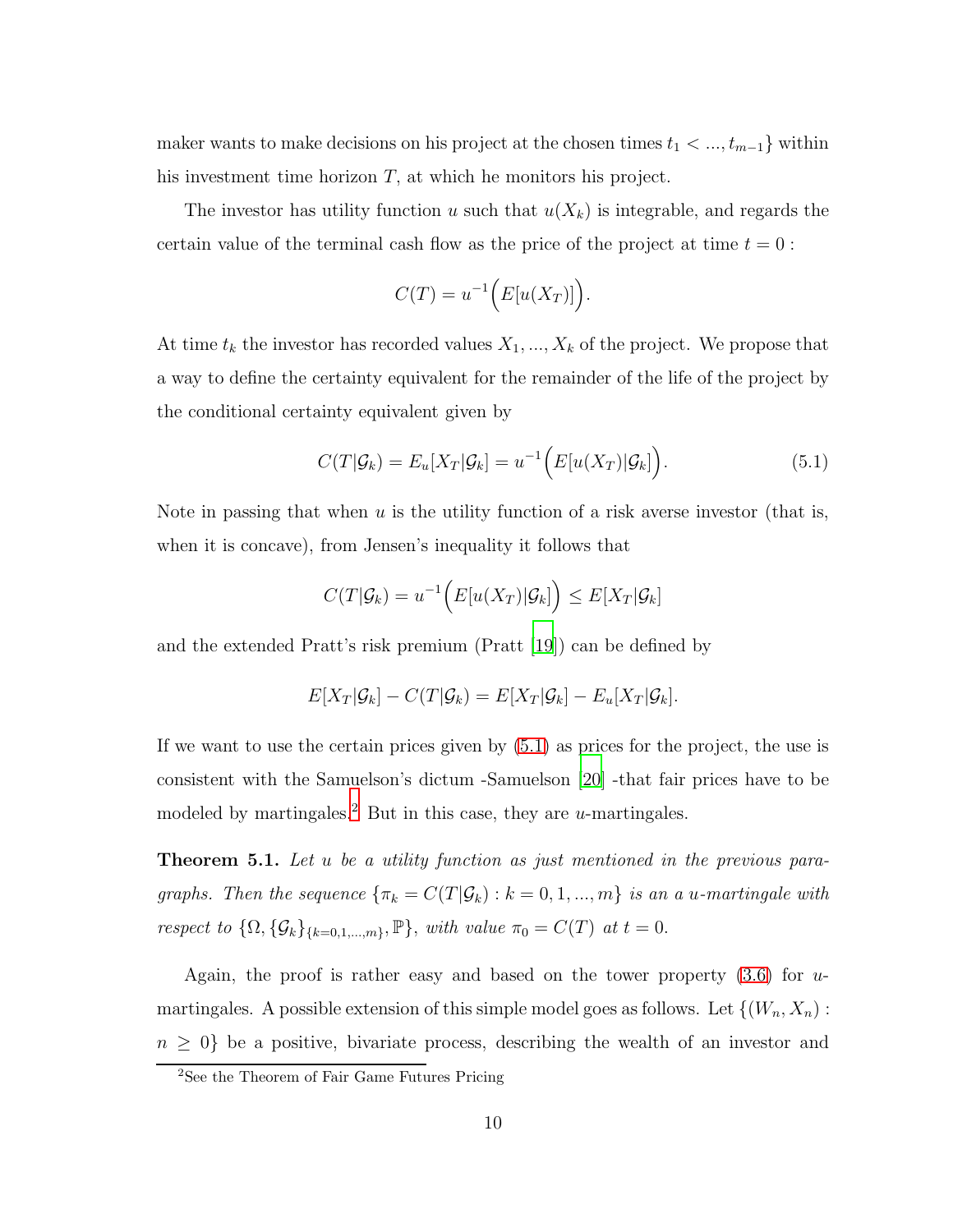the cash flow of some project. As above, suppose that the process is defined on  $(\Omega, \mathcal{F}, \{\mathcal{G}_n\}_{n\geq 0}, P)$  and that  $(W_n, X_n)$  is measurable with respect to  $\mathcal{G}_n$ . If u denotes the utility function of the investor, we can define the certainty equivalent of the risk  $X$  by

$$
u(W_n + C(T|\mathcal{G}_n)) = E[u(W_T + X_T)|\mathcal{G}_n] \Leftrightarrow C(T|\mathcal{G}_n) = E_u(W_T + X_T)|\mathcal{G}_n] - W_n. (5.2)
$$

#### 5.1 Example of sequential certainty equivalents

A nice situation exists when the payoffs on Section 4 are supposed to be modeled by a discrete time Markovian process. In this case one can further compute the conditional certainty values. If

$$
Pu(x) = \int_{\mathcal{I}} u(\xi)P(d\xi, x)
$$

describes the action of the one-step transition probability upon  $u$ , then if the observation times are  $t_k = k$  for  $k = 1, ..., N$ , we can explicitly rewrite [\(5.1\)](#page-9-0) as

$$
C(N|\mathcal{G}_k) = P_{(N-k)}u(X_k), \quad k = 0, 1, ..., N-1,
$$

where  $P_j$  denotes the iteration of P j-times. In this might make use of the Markov structure of the cash flow process to devise a decision process to opt out of a project when its certain value  $C(N|\mathcal{G}_k)$  fall some preassigned level L. For this define

$$
T_L = \min\{k : C(N|\mathcal{G}_k) < L\}, \text{ or } \infty \text{ whenever } C(N|\mathcal{G}_k) \ge L
$$

and estimate the probability that  $T_L$  is lower than a certain investment horizon.

### 6 Estimating the generalized, arithmetic  $f$ -mean

As above,  $f: \mathcal{I} \to \mathbb{R}$  is a given, continuous increasing function, and  $d_f$  denotes the distance it induces on  $\mathcal I$  or on the class of  $\mathcal I$ -valued f-integrable random variables. Throughout this section  $\{X_n : n \geq 1\}$  denotes a collection of *i.i.d-I* valued random variables, and denote by  $X$  a random variable with their common distribution. Suppose that  $X \in \mathcal{L}_{f}^2$ . From Section 2, in particular, from [\(2.3\)](#page-4-1), the following definition of estimator of the f-mean value is clear.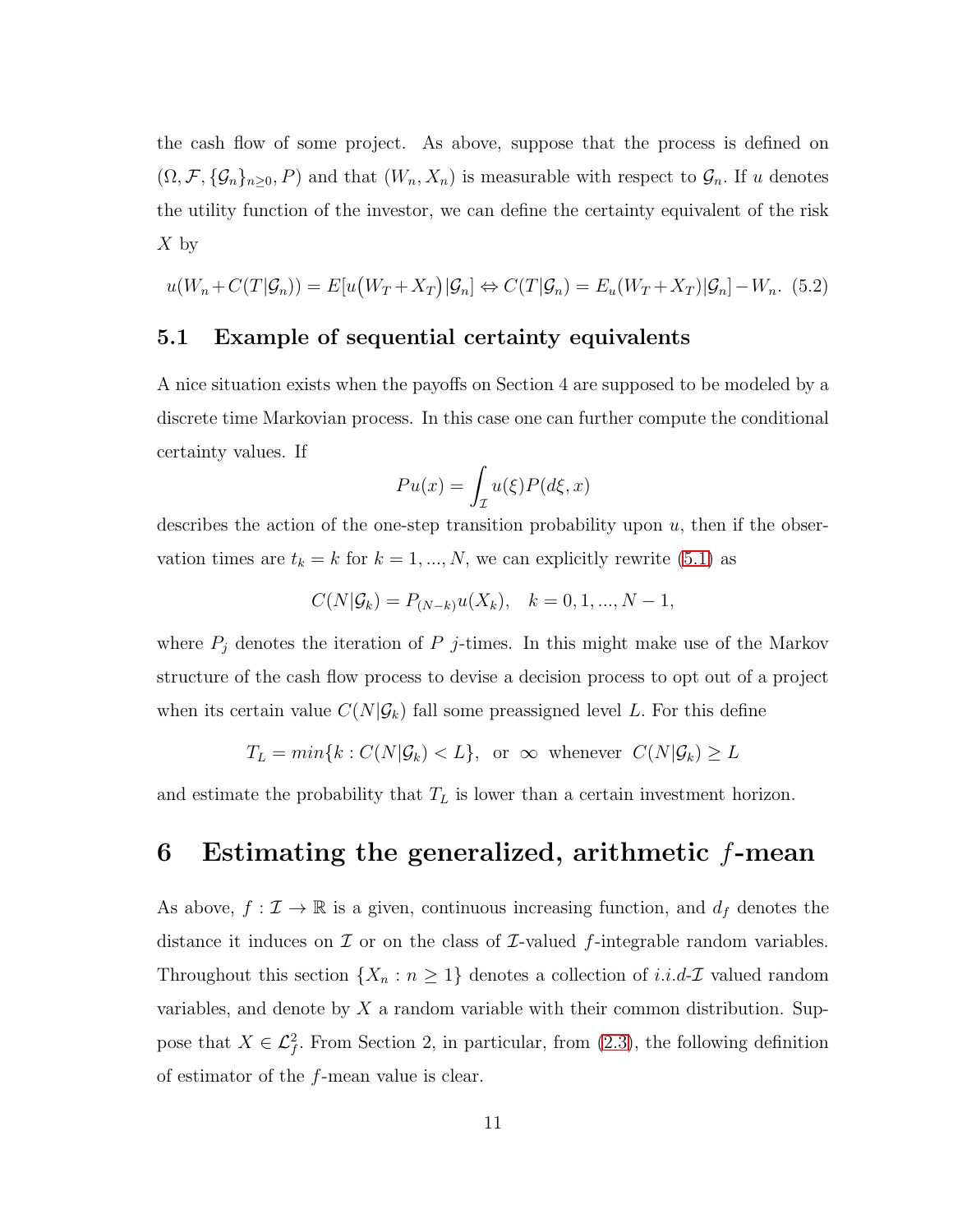**Theorem 6.1.** With the notations introduced above, the estimator of the f-mean of X defined in

$$
\hat{m}_N(X) = f^{-1}\left(\frac{1}{N}\big(f(X_1) + \dots + f(X_N)\big)\right) \tag{6.1}
$$

is an unbiased estimator of  $E_f[X]$ .

The proof is a simple computation. Just invoke [\(3.5\)](#page-5-0):

$$
E_f[\hat{m}_N(X)] = f^{-1}\Big(E\big[\frac{1}{N}\sum_{k=1}^N f(X_k)\big]\Big) = f^{-1}\Big(E\big[f(X)\big]\Big) = E_f[X].
$$

We also have

**Theorem 6.2.** Under the assumptions made at the beginning,  $\hat{m}_N(X) \rightarrow E_f[X]$ except for a  $\mathbb{P}\text{-}null set$ .

*Proof.* Under the assumptions on the sequence  $\{X_n : n \geq 1\}$ , the strong law of large numbers holds for the sequence  $\{f(X_k) : k \geq 1\}$ , that is,

$$
\frac{1}{N}(f(X_1) + \dots + f(X_N) \to E[f(X)], \quad \mathbb{P}-\text{a.s.}
$$

Invoke the continuity of  $f$  to finish the proof. For full detail about the LLN see either Jacod and Protter [\[12](#page-14-8)] of Borkhar [\[4\]](#page-14-9).  $\Box$ 

**Comment:** A similar result holds when conditioning with respect to a sub- $\sigma$ algebra  $\mathcal G$ . To complete, we state the analogue of the Central Limit Theorem in the f−distance. The proof can be seen in [\[12](#page-14-8)] for example.

**Theorem 6.3.** Let  $\{X_n | n \geq 1\}$  be and i.i.d. *I* valued random variables with finite f-variance (denoted by  $\sigma_f$ ). Put  $\mu_f = E_f[X]$  and  $S_n = \sum_{k=1}^n (f(X_k) - \mu_f)$ . Then

$$
Z_n = \frac{1}{\sigma_f \sqrt{n}} S_n
$$
 converges in distribution to Z

where  $Z$  that has an  $N(0, 1)$  distribution.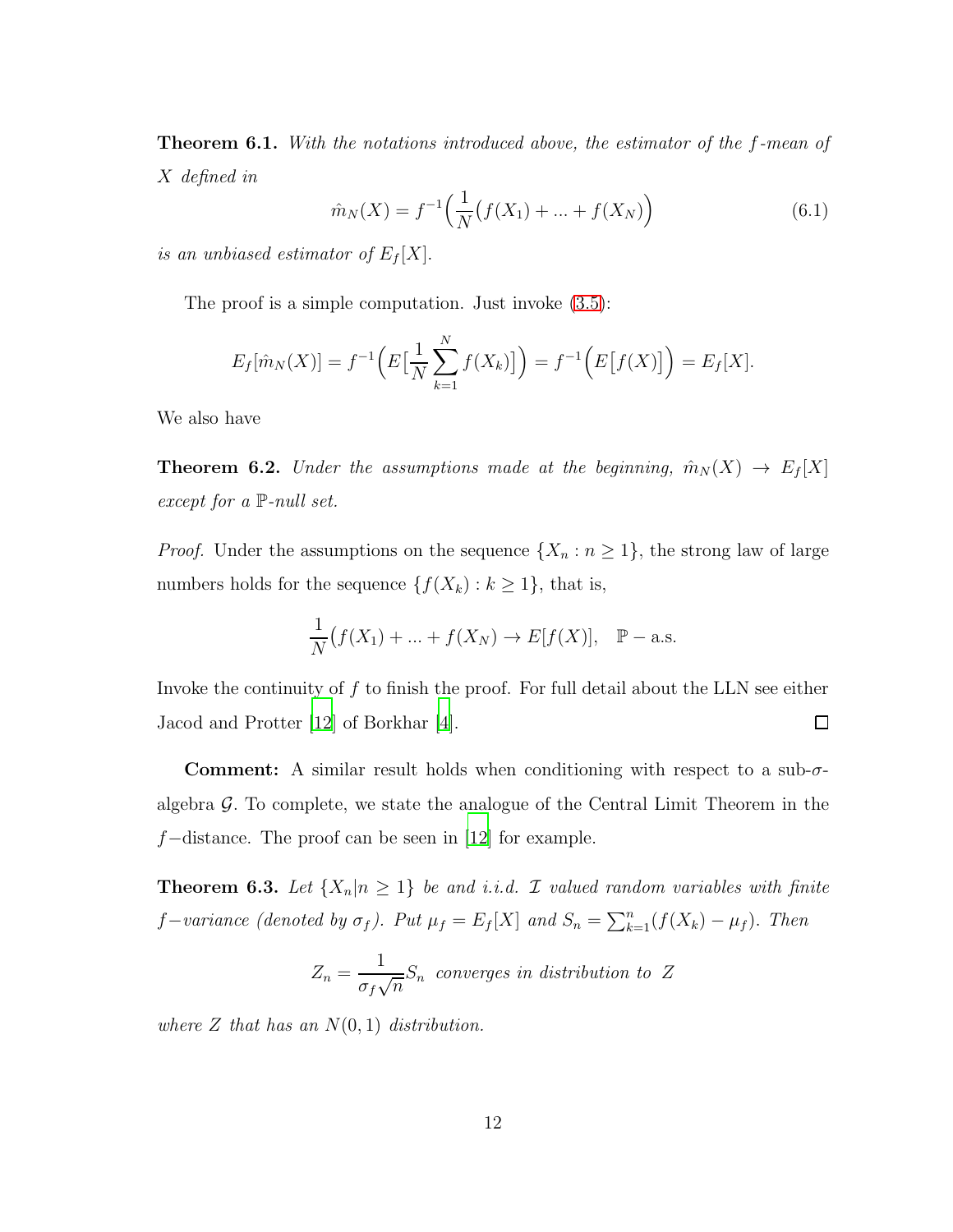#### 7 Some extensions

Let us first examine rapidly some obvious extensions to the material in Section 2. With the notation introduced there, for a collection  $\{x_1, ..., x_n\}$  of points in cI and a collection  $\{w_1, ..., w_n\}$  of positive weights, define the weighted (squared) f–distance of the collection to a point  $m \in \mathcal{I}$  by

$$
\sum_{k=1}^{n} w_k (f(x_k) - f(m))^2.
$$

A repetition of the same argument shows that the  $m^*$  that minimizes the previous expression is

$$
m^* = f^{-1}\left(\sum_{k=1}^n \frac{w_k f(x_k)}{\sum_{k=1}^n w_k}\right) \tag{7.1}
$$

If instead of a finite collection of points, we have a  $\mathcal{I}-$  valued random variable X with distribution function  $P(dx)$ . Instead of a collection of weights we have some positive function  $w(x)$  on  $\mathcal{I}$ , we might similarly define the weighted distance between X and a constant  $m \in \mathcal{I}$  by

$$
\int_{\mathcal{I}} w(x) (f(x) - f(m))^2 P(dx)
$$

Similarly, the point  $m$  that minimizes this expression is

$$
x^* = f^{-1}\left(\frac{1}{\int w(x)P(dx)}\int w(x)f(x)P(dx)\right)
$$
\n(7.2)

Below,  $\mathcal I$  and  $\mathcal J$  denote intervals such that  $f: \mathcal I \to \mathcal J$  and  $f^{-1}: \mathcal J \to \mathcal I$  are strictly increasing bijections. The next result relates the best predictors in the distances determined by f and  $f^{-1}$  when f is a concave (resp. convex) function.

<span id="page-12-0"></span>**Theorem 7.1.** With the notations just introduced, let  $(\Omega, \mathcal{F}, P)$  be a probability space and  $\mathcal{G} \subset \mathcal{F}$  be a sub- $\sigma$ -algebra. Let X be a random variable taking values either in  $I$  or  $J$ . Then:

 $\mathbf{a}$  If  $f$  is concave we have:

$$
E_f[X|\mathcal{G}] \leq E[X|\mathcal{G}] \leq E_{f^{-1}}[X|\mathcal{G}].
$$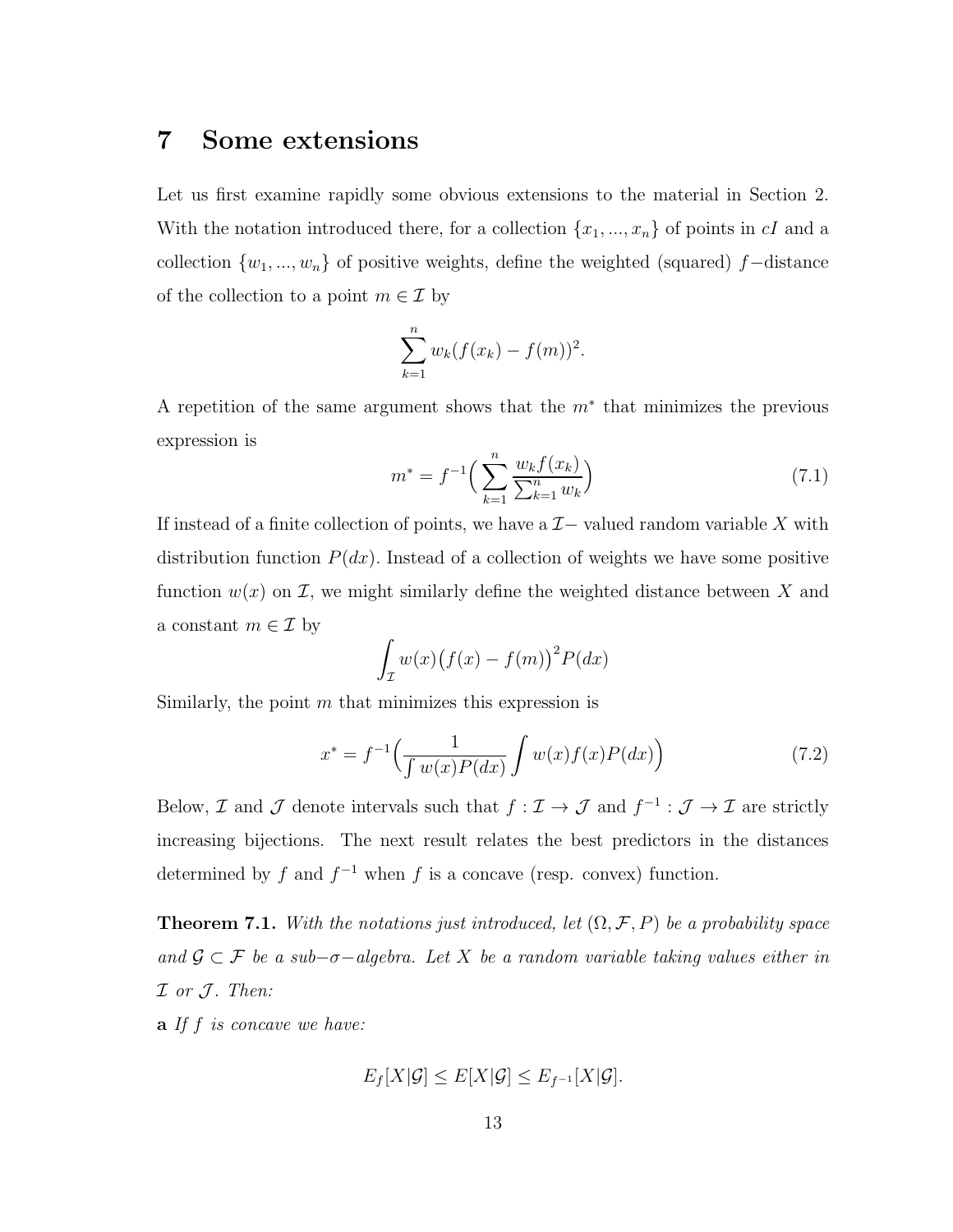$\mathbf{b}$  If f is convex we have

$$
E_{f^{-1}}[X|\mathcal{G}] \leq E[X|\mathcal{G}] \leq E_f[X|\mathcal{G}].
$$

The proof of the statements is a direct application of Jensen's inequality. Clearly, when  $f$  is neither concave nor convex on its domain, such results are not available. Consider for example  $f(x) = x^3$  defined on the whole real line. The predictors are defined, but there may not exist a comparison among them.

At this point, we refer the reader once more to examples 4 (with  $a = 1$ ) and 5 in Table [1.](#page-7-0) This example was used recently by Bauer and Zanjani [\[1](#page-13-1)] in the context of risk capital allocation.

A further extension consists in examining compositions like  $f \circ g$  or  $g \circ f$  in which g has the appropriate convexity (concavity) properties such that the inequalities in Theorem [7.1](#page-12-0) are preserved. What we need at this point is motivational examples.

#### 8 Closing comments

To sum up, not only can generalized arithmetic means be interpreted as minimizers of a distance to a given set of points, that is, in the geometric setting they can be interpreted as a best predictors. Since certainty values are generalized means, in the geometric setting they become best predictors of cash flows. And this combination of roles: predictors and certainty equivalents can be used to define conditional preference criterion as well as a sequence of "fair" prices of a random cash flow.

#### References

- <span id="page-13-1"></span>[1] Bauer, D. and Zanjani, G (2013). Capital allocation and its discontents, In 438 Handbook of Insurance, Springer, New York, N.Y., 863-880.
- <span id="page-13-0"></span>[2] Bemporad, G. (1926). Sul principio de la media arithmetica, Atti Accad. Nat. Lincei, 6, 87-91.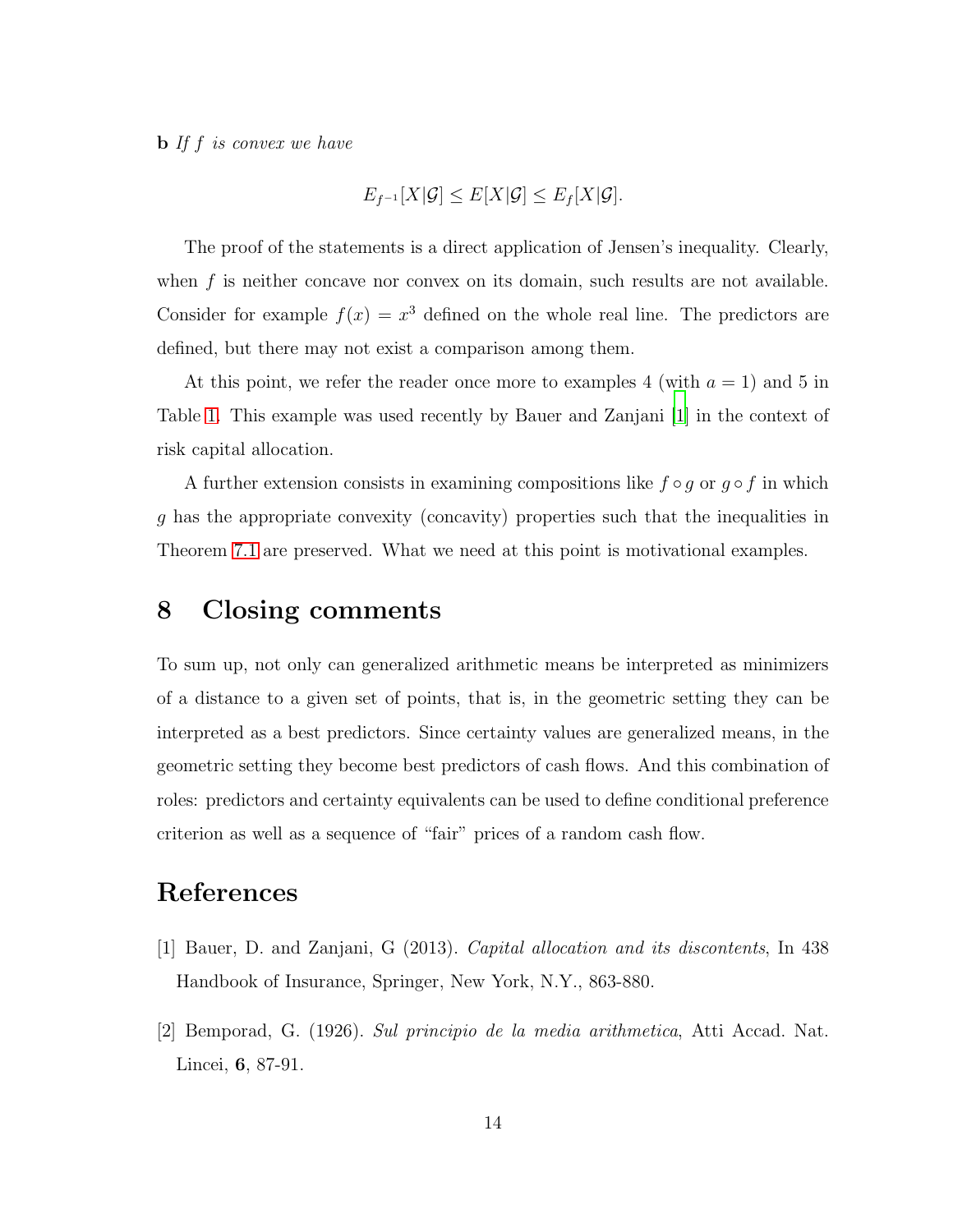- <span id="page-14-1"></span>[3] Bonferroni, C.E (1926). La media esponenzialle in matematica finanziaria, Annuario del Regio Istituto di Scienze Economiche e Commercialli di Bari, AA 23-24, 1-14.
- <span id="page-14-9"></span>[4] Borkhar, V. Probability Theory, Springer, New York, (1995).
- [5] Bullen, P.S. (2003). it Handbook of means and their inequalities, Kluwer Acad. Pubs., Dordrecht.
- <span id="page-14-2"></span>[6] de Finetti, B. (1931). Sul concetto di media, Giornale dell'Istituto Italiano degli Attuari, 2, 369-396.
- <span id="page-14-6"></span>[7] Ellsberg, D. (1961), Risk, ambiguity and the Savage axioms, The Quarterly Journal of Economics, 75, 643-669.
- <span id="page-14-5"></span>[8] Eeckhoudt, L. Gollier, C. and Schlesinger, H. (2005). Economic and Financial Decisions under Risk, Princeton Univ. Press, Princeton.
- <span id="page-14-4"></span>[9] Fishburn, P.C. (1986). Implicit mean and certainty equivalence, Econometrica, 54, 1197-1205.
- <span id="page-14-7"></span>[10] Fritelli, M and Maggis, M. (2011). Conditional certainty equivalent, International Journal of Theoretical Finance, 14, 41-59.
- [11] Gindrat, R and Lefoll, J. (2012). Smooth ambiguity aversion and the continuous time limit, Available at SSRN: https://ssrn.com/abstract=1690240 or http://dx.doi.org/10.2139/ssrn.1690240.
- <span id="page-14-8"></span>[12] Jacod, J. and Protter, P. Probability Essentials, Springer, New York, (2000).
- <span id="page-14-3"></span>[13] Kolmogorov, A.N. (1930). Sur la notion della moyenne, Rend. Acad. Naz. Lincei., 6, 388-391.
- <span id="page-14-0"></span>[14] Matkowski, J. and Páles, Z. (2015). Characterization of generalized quasiarithmetic means, Acta Scientiarum. Mathematikarum, 81, 447-456.